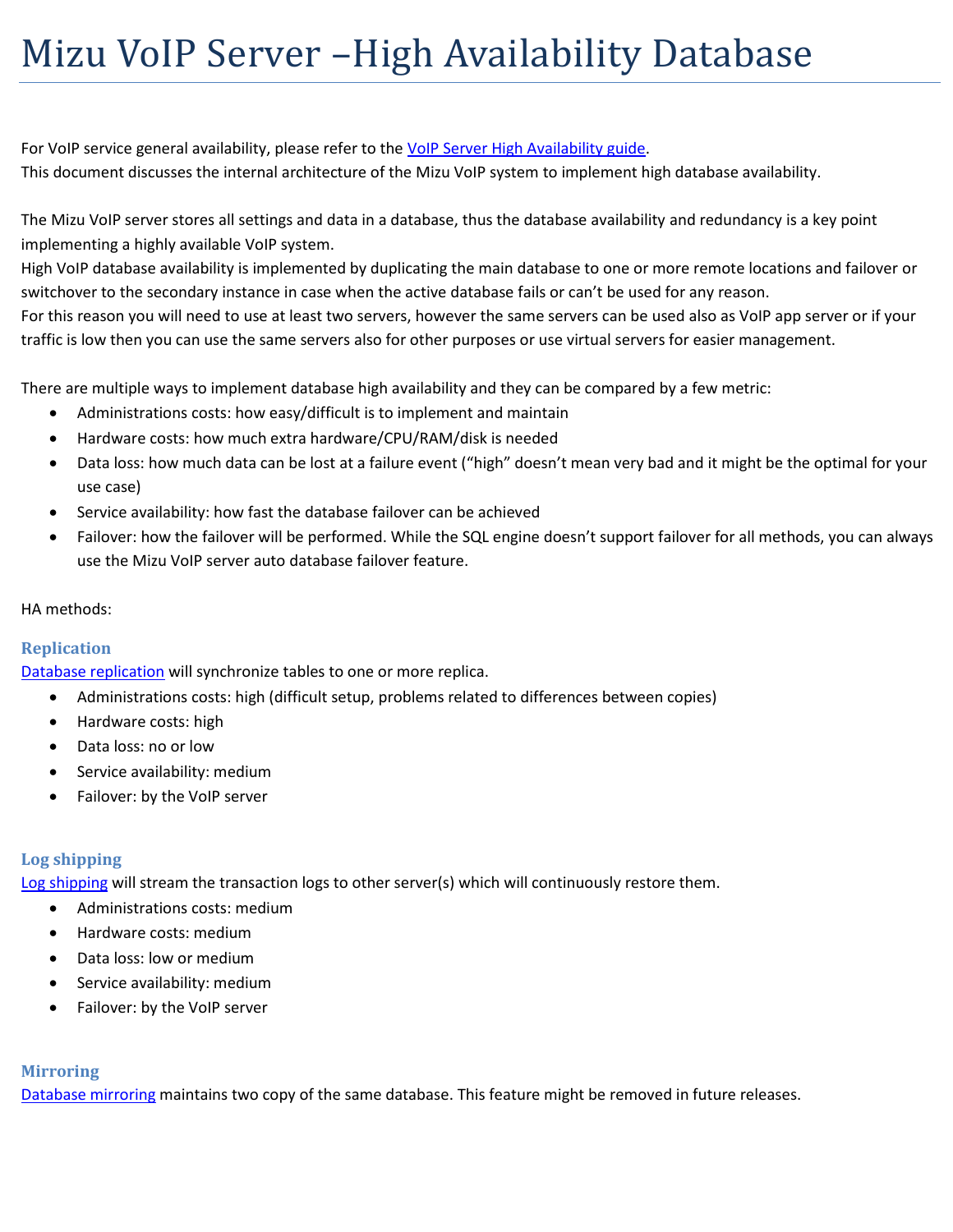- Administrations costs: medium
- Hardware costs: medium
- Data loss: low
- Service availability: high
- Failover: supported by the SQL engine

### **Clustering**

[Always On Failover Clustering](https://docs.microsoft.com/en-us/sql/sql-server/failover-clusters/windows/always-on-failover-cluster-instances-sql-server) uses multiple servers with a shared storage depending on OS cluster features.

- Administrations costs: high
- Hardware costs: high
- Data loss: no
- Service availability: high
- Failover: supported by the SQL engine

# **Always On Availability Groups**

[Always On Availability Groups](https://docs.microsoft.com/en-us/sql/database-engine/availability-groups/windows/overview-of-always-on-availability-groups-sql-server) provides a cluster without the need of a shared storage and can be configured by database.

- Administrations costs: high
- Hardware costs: medium or high
- Data loss: no
- Service availability: high
- Failover: supported by the SQL engine

# **Backup**

[Database backups](https://docs.microsoft.com/en-us/sql/relational-databases/backup-restore/back-up-and-restore-of-sql-server-databases) can be also used to implement near continuous availability.

- Administrations costs: low
- Hardware costs: low
- Data loss: medium or high (depending on diff backup frequency)
- Service availability: medium
- Failover: by the VoIP server

# **File backup**

File backups is a supplementary method that can be configured from the Mizu VoIP server to minimize data loss between two database backups.

- Administrations costs: low
- Hardware costs: low
- Data loss: low or medium
- Service availability: medium
- Failover: by the VoIP server

# **Choosing the optimal method**

You should select and implement the database availability method and level based on your business needs and possibilities.

- No off-time and no data loss: Always On Availability Groups + SQL auto failover
- Minimal off-time and minimal data loss: Log shipping + SQL auto failover